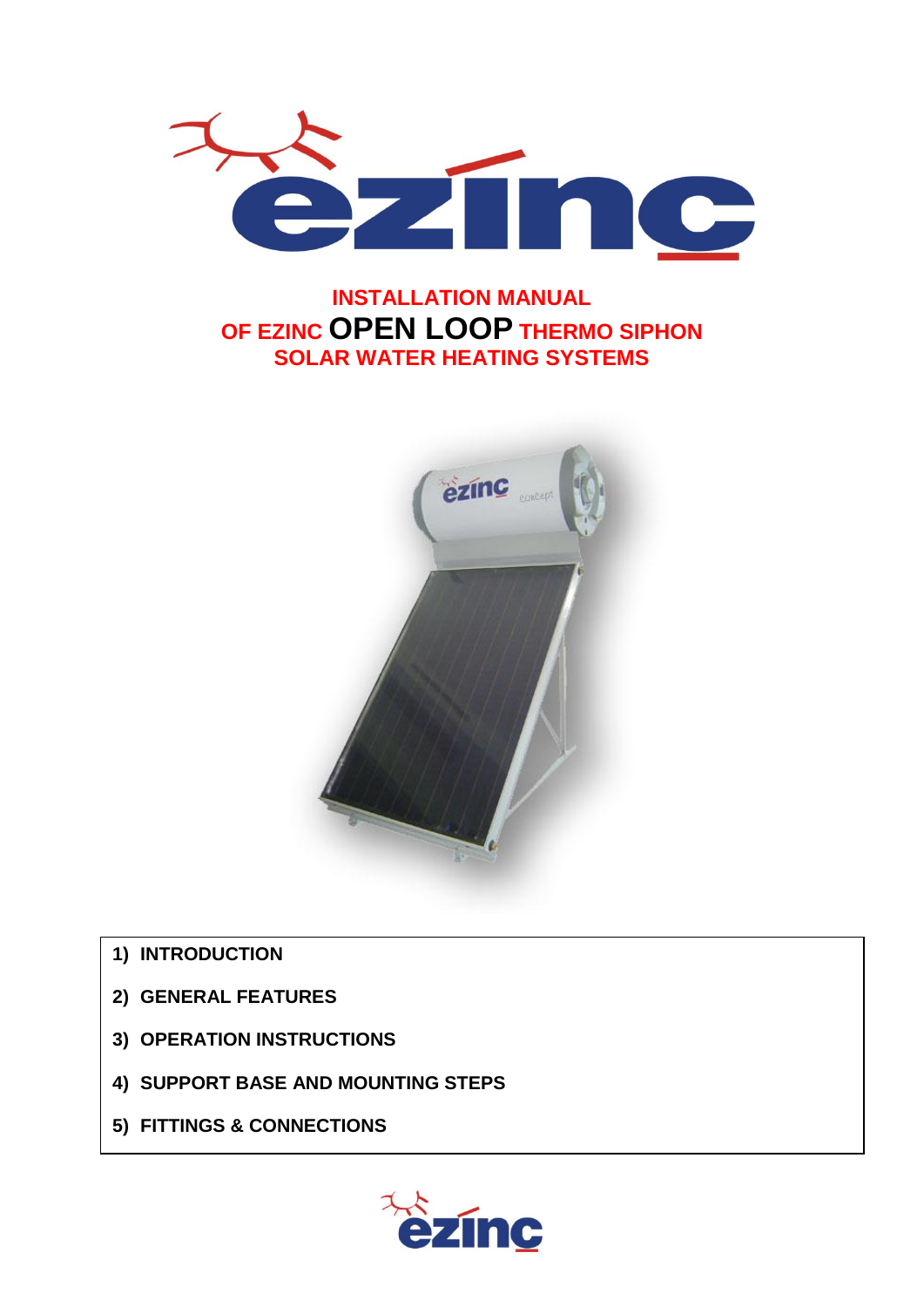### **1) INTRODUCTION**

Thank you very much to prefer high quality, long-term durable and efficient EZINC solar thermal systems.

**Important notice:** Please read this manual carefully before starting installation of solar water heater.

This solar water heating system is working according to the natural circulation (thermo siphon principle).

### **General**

These instructions describe mounting and installation of thermo siphon solar water heaters. All installations must be done by authorized staff. Please read these instructions carefully before starting the installation. If you do not suit to the instructions, product will be out of any guarantee.

### **Position of the system**

Thermo siphon solar water heaters are able to convert the maximum solar energy to the heat, when the cover of the collector faces to the south. Local climatic conditions, wrong installation, inclination of the collector according to the coordinates of the location may effect the performance of the system.

#### **Transportation**

During transportation and installation you should pay attention to the following points:

- Protect the glass and the back sheet of solar collectors from damages.
- Do not put heavy materials on the collectors which can cause any damage.

### **Protection recommendations**

During the installation, please cover the glass side of the collector with a nontransparent blanket which will avoid transmittance of the direct sunlight into the collector.

### **Maintenance requirements**

To get the maximum efficiency from your thermo siphon solar water heater and to increase its' lifetime, please check the following points annually:

- Check the hydraulic connections.



**Important notice:** If necessary, please install a pressure reducer between cold water inlet of the tank and main supply to avoid any problems because of high pressure of main supply. Our kit package is not including pressure reducer.

### **2) GENERAL CHARACTERISTICS**

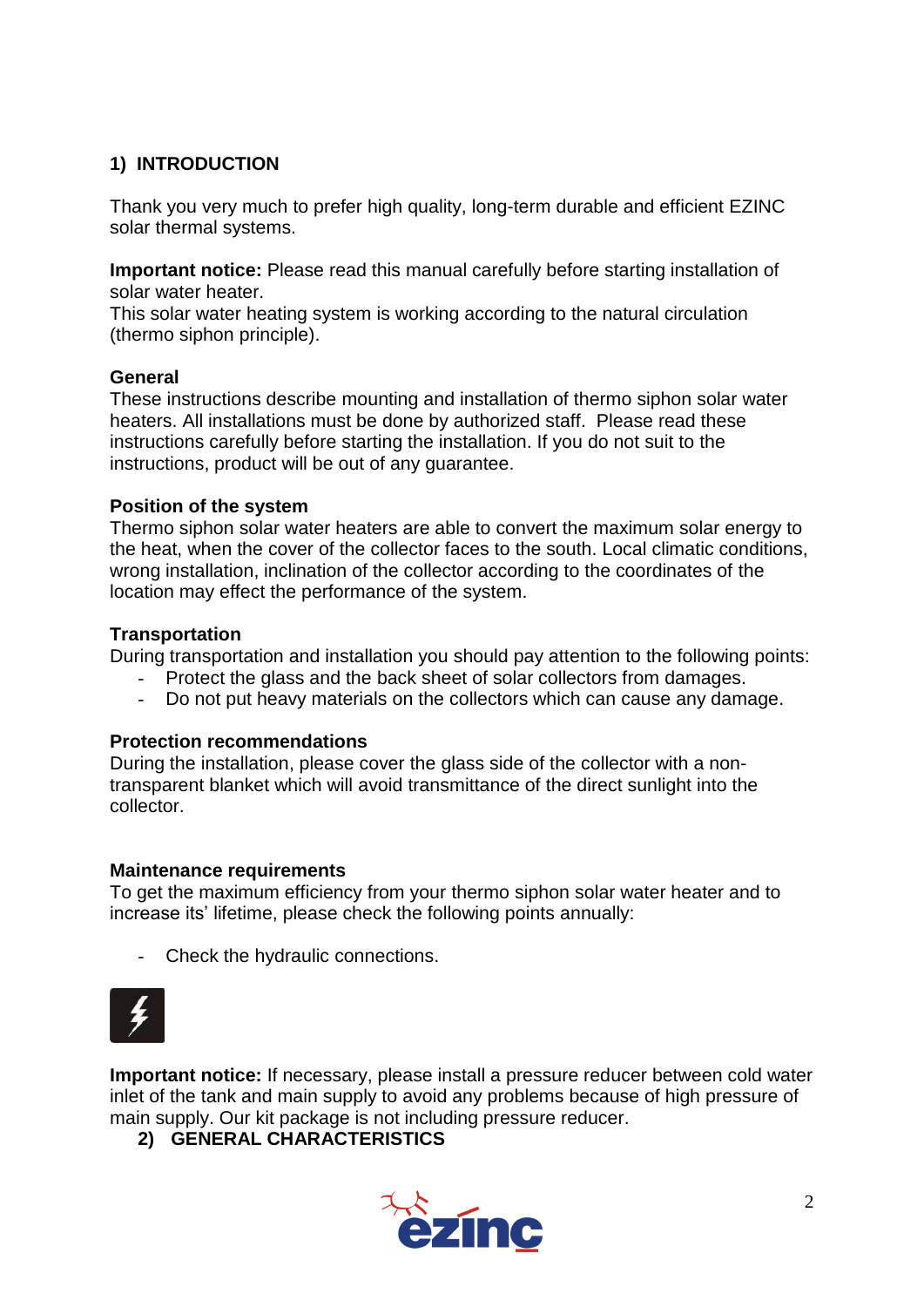# **Collector specifications:**

| <b>COLLECTORS</b>                  |               | M XBA                    | L XBA                    | M USB                                   | L USB                                   |
|------------------------------------|---------------|--------------------------|--------------------------|-----------------------------------------|-----------------------------------------|
|                                    | <b>HEIGHT</b> | 1727                     | 1891                     | 1727                                    | 1891                                    |
| <b>DIMENSIONS (mm)</b>             | <b>WIDTH</b>  | 1204                     | 1204                     | 1204                                    | 1204                                    |
|                                    | <b>DEPTH</b>  | 99                       | 99                       | 99                                      | 99                                      |
| <b>WEIGHT</b>                      |               | 36 kg                    | 41 kg                    | 36 kg                                   | 41 kg                                   |
| <b>GROSS COLLECTOR AREA (sqm.)</b> |               | 2,08                     | 2,28                     | 2,08                                    | 2,28                                    |
| <b>NET ABSORBER AREA (sqm.)</b>    |               | 1,96                     | 2,12                     | 1,96                                    | 2,12                                    |
| <b>MANIFOLD TUBES</b>              |               | COPPER Ø25 mm            | COPPER Ø25 mm            | COPPER Ø25 mm                           | COPPER Ø25 mm                           |
| <b>RISER TUBES</b>                 |               | COPPER Ø16 mm            | COPPER Ø16 mm            | COPPER Ø12 mm                           | COPPER Ø12 mm                           |
| <b>ABSORBER SHEET</b>              |               | <b>ALUMINIUM</b>         | ALUMINIUM                | <b>COPPER</b>                           | <b>COPPER</b>                           |
| <b>SURFACE COATING</b>             |               | <b>BLACK SOLAR PAINT</b> | <b>BLACK SOLAR PAINT</b> | <b>BLUE SELECTIVE</b><br><b>COATING</b> | <b>BLUE SELECTIVE</b><br><b>COATING</b> |
|                                    |               | <b>ELECTROSTATIC</b>     | <b>ELECTROSTATIC</b>     | <b>ELECTROSTATIC</b>                    | <b>ELECTROSTATIC</b>                    |
|                                    |               | POWDER COATED            | POWDER COATED            | POWDER COATED                           | POWDER COATED                           |
| <b>CASING MATERIAL</b>             |               | <b>ALUMINIUM PROFILE</b> | <b>ALUMINIUM PROFILE</b> | <b>ALUMINIUM PROFILE</b>                | <b>ALUMINIUM PROFILE</b>                |
| <b>INSULATION</b>                  |               | <b>POLYURETHANE</b>      | <b>POLYURETHANE</b>      | <b>POLYURETHANE</b>                     | <b>POLYURETHANE</b>                     |
|                                    |               | TEMPERED SOLAR           | TEMPERED SOLAR           | TEMPERED SOLAR                          | <b>TEMPERED SOLAR</b>                   |
| <b>GLASS</b>                       |               | <b>GLASS</b>             | <b>GLASS</b>             | <b>GLASS</b>                            | <b>GLASS</b>                            |
| <b>GASKETS-SEALING</b>             |               | <b>EPDM</b>              | <b>EPDM</b>              | <b>EPDM</b>                             | <b>EPDM</b>                             |



- 1- Glass profile
- 2- Glass sealing
- 3- Glass (frontal cover)
- 4- Absorber sheet
- 5- Absorber riser pipe
- 6- Insulation
- 7- Absorber manifold (header) pipe
- 8- Female connection fitting
- 9- Gasket

### **Tank specifications:**

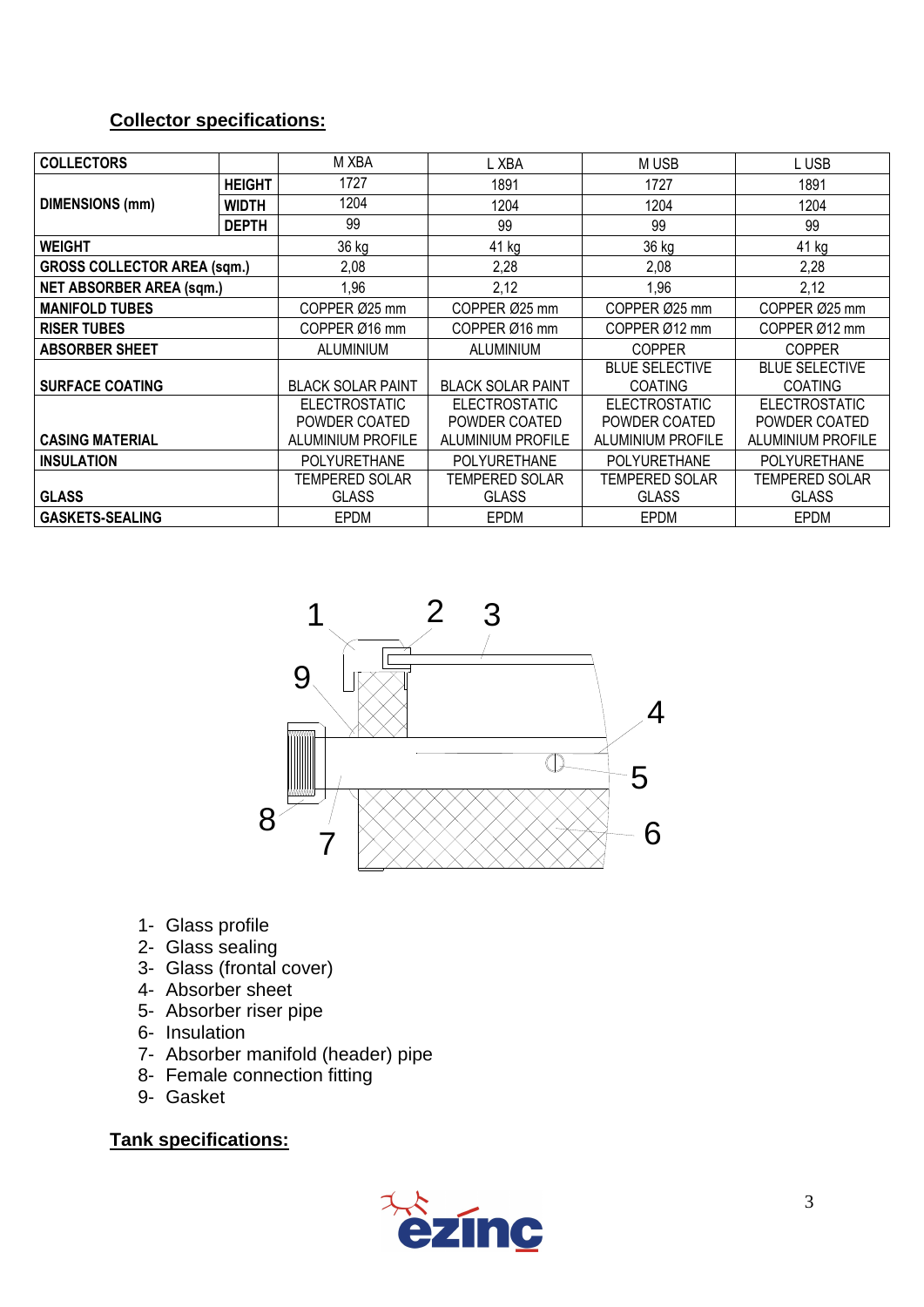# **Open loop (direct) tanks:**

| <b>MODEL</b>                                          |               | AG-120                                                           | AG-170                                                           | AG-300                                                           |
|-------------------------------------------------------|---------------|------------------------------------------------------------------|------------------------------------------------------------------|------------------------------------------------------------------|
| <b>NOMINAL CAPACITY</b>                               |               | 120 LT                                                           | 170 LT                                                           | 300 LT                                                           |
| <b>TANK TYPE</b>                                      |               | OPEN LOOP                                                        | OPEN LOOP                                                        | OPEN LOOP                                                        |
| <b>DIAMETER</b><br><b>TANK DIMENSIONS</b>             |               | 1270                                                             | 1170                                                             | 1810                                                             |
| (mm)                                                  | <b>LENGTH</b> | Ø 510                                                            | Ø 600                                                            | $\varnothing$ 600                                                |
| <b>NET WEIGHT</b>                                     |               | $-58$ kg                                                         | $~1$ 70 kg                                                       | ~100kg                                                           |
| <b>INTERIOR TANK COATING</b>                          |               | <b>GLASSLINE ENAMEL</b>                                          | <b>GLASSLINE ENAMEL</b>                                          | <b>GLASSLINE ENAMEL</b>                                          |
| <b>OUTSIDE COVER MATERIAL</b>                         |               | ELECTROSTATIC POWDER<br><b>COATED</b><br><b>GALVANISED STEEL</b> | ELECTROSTATIC POWDER<br><b>COATED</b><br><b>GALVANISED STEEL</b> | <b>ELECTROSTATIC</b><br>POWDER COATED<br><b>GALVANISED STEEL</b> |
| <b>INSULATION</b>                                     |               | DIRECT-INJECTED<br>POLYURETHANE FOAM                             | DIRECT-INJECTED<br>POLYURETHANE FOAM                             | DIRECT-INJECTED<br>POLYURETHANE FOAM                             |
| <b>MAX. OPERATION PRESSURE</b><br><b>STORAGE TANK</b> |               | 8 BAR                                                            | 8 BAR                                                            | 8 BAR                                                            |
| <b>ELECTRICAL BACKUP HEATER</b>                       |               | 2 kW (OPTIONAL)                                                  | 2 kW (OPTIONAL)                                                  | 2 kW (OPTIONAL)                                                  |
| <b>PROTECTION AGAINST CORROSION</b>                   |               | MAGNESIUM ANODE BAR                                              | MAGNESIUM ANODE BAR                                              | MAGNESIUM ANODE BAR                                              |

# **3) INSTALLATION & OPERATION INSTRUCTIONS**

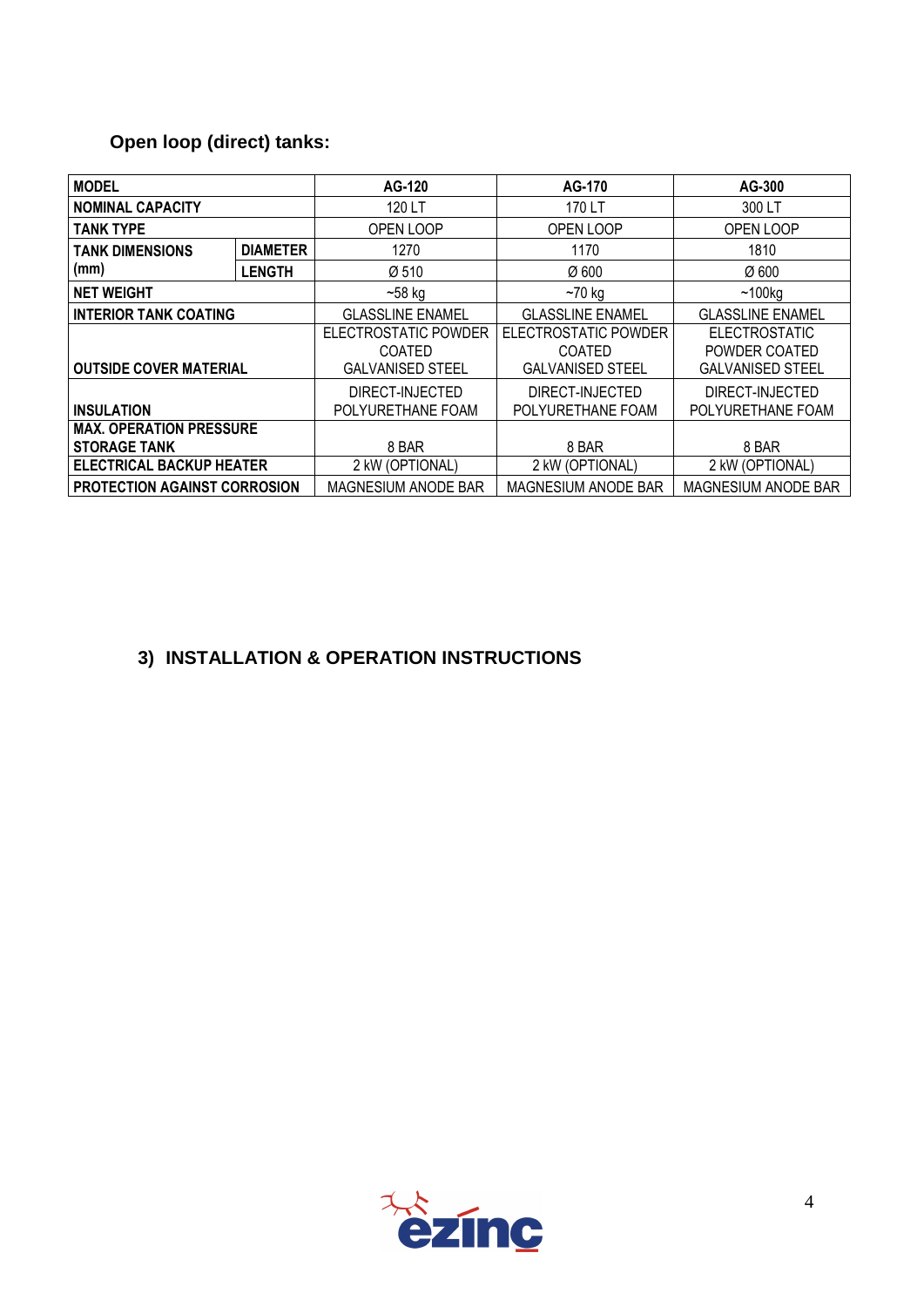

### **4) MOUNTING SET AND MOUNTING STEPS**

### *SUPPORT BASE FOR FLAT ROOF INSTALLATION:*

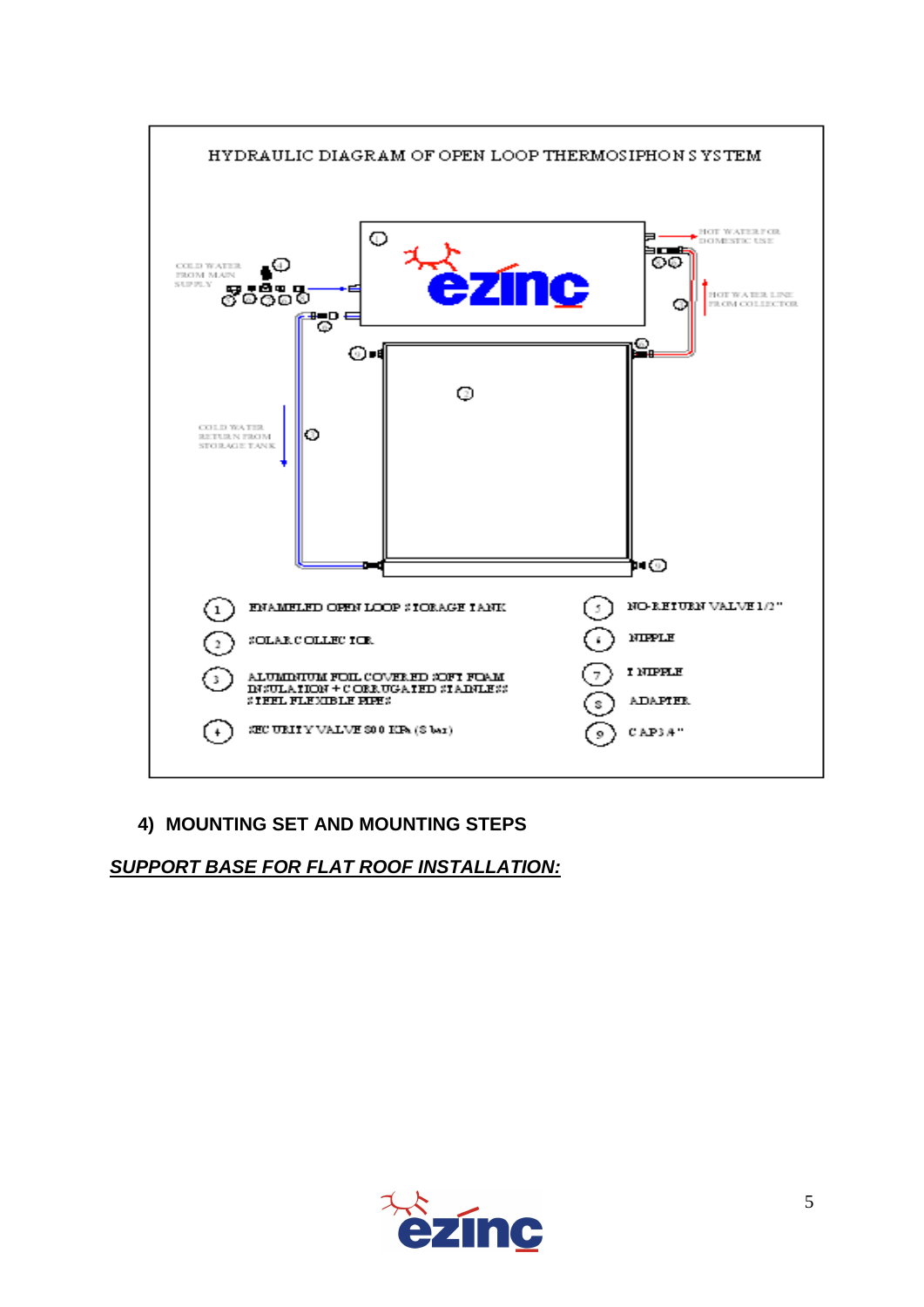



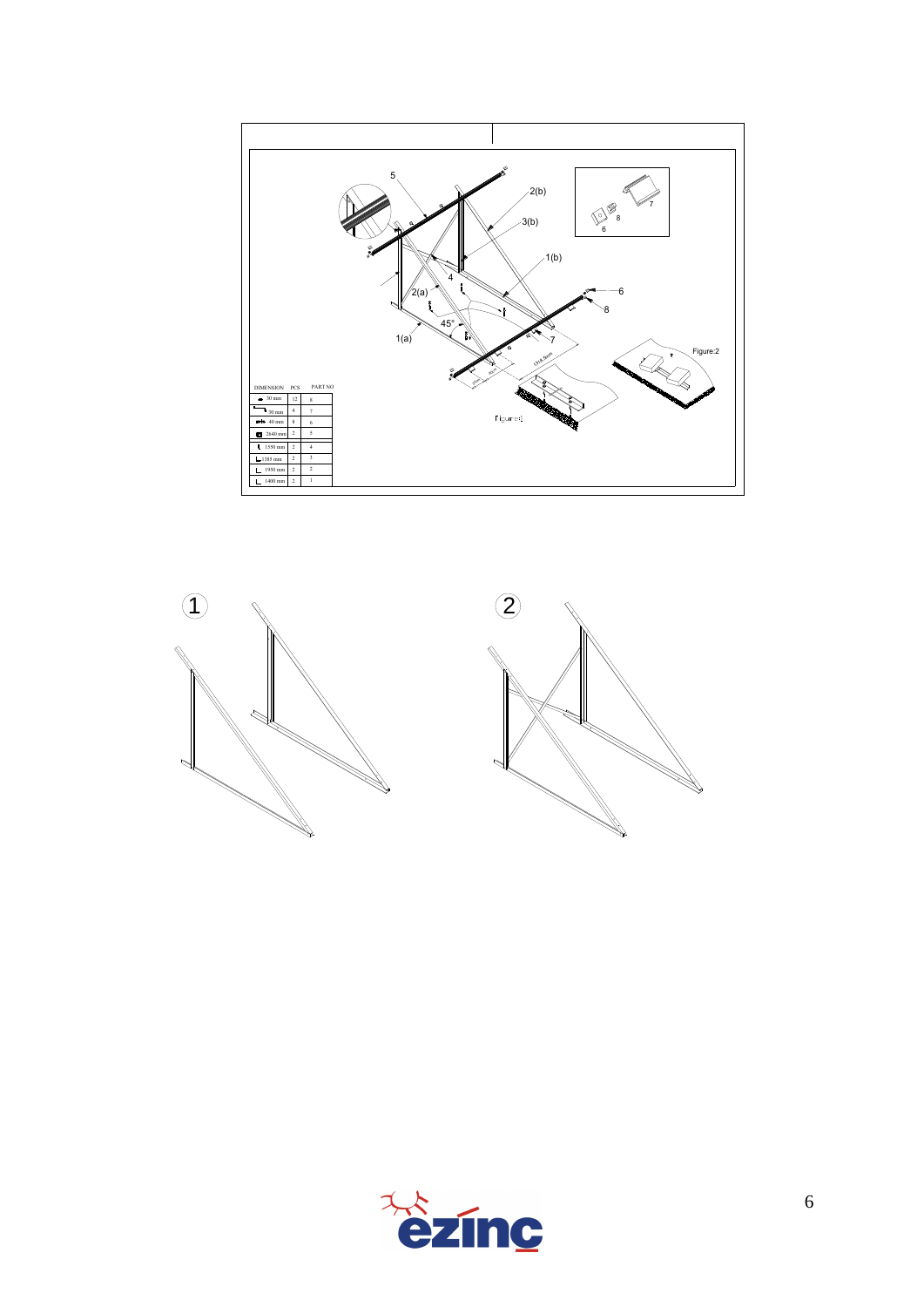











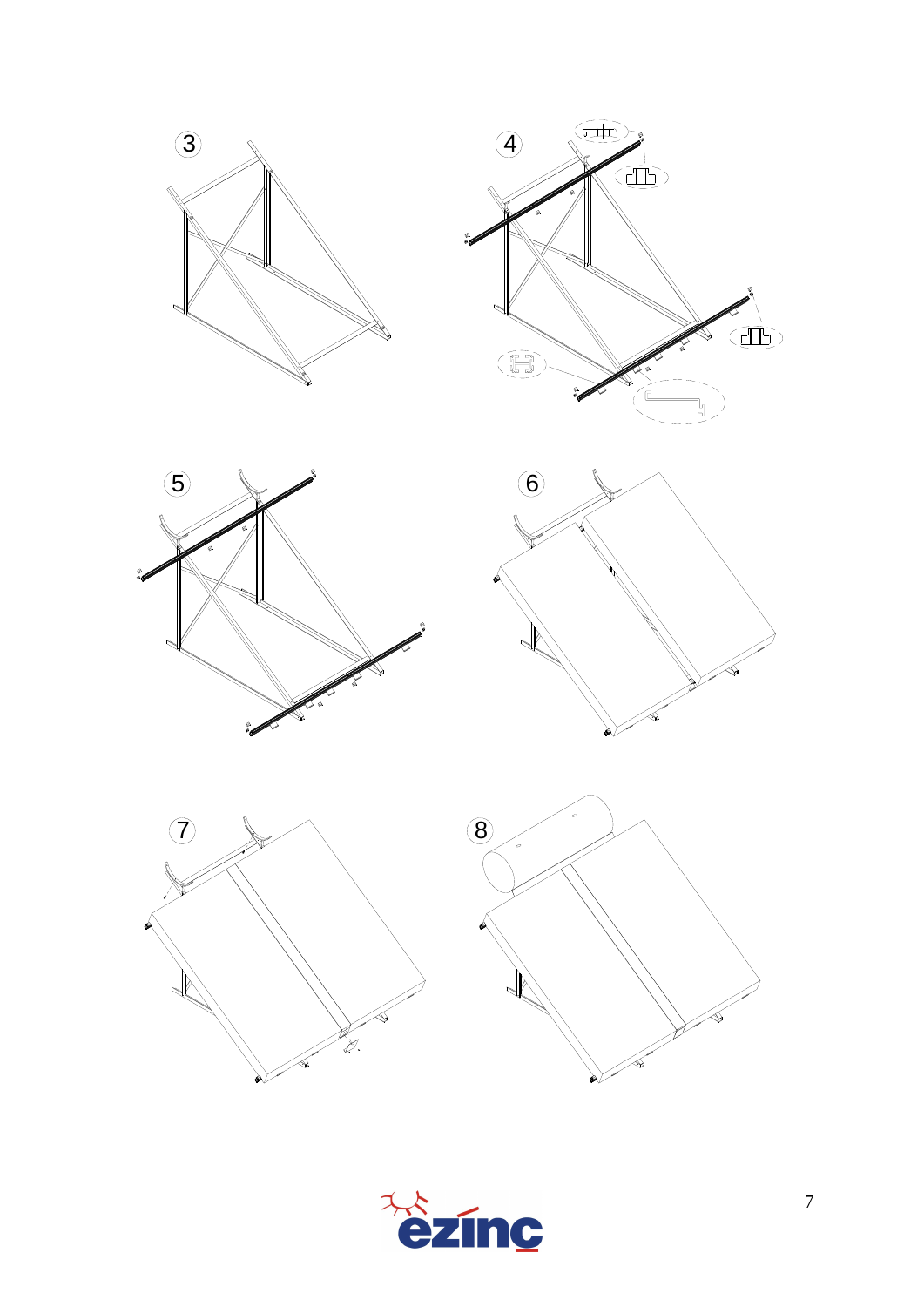### *ANGLE ROOF INSTALLATION*



*MOUNTING STEPS*



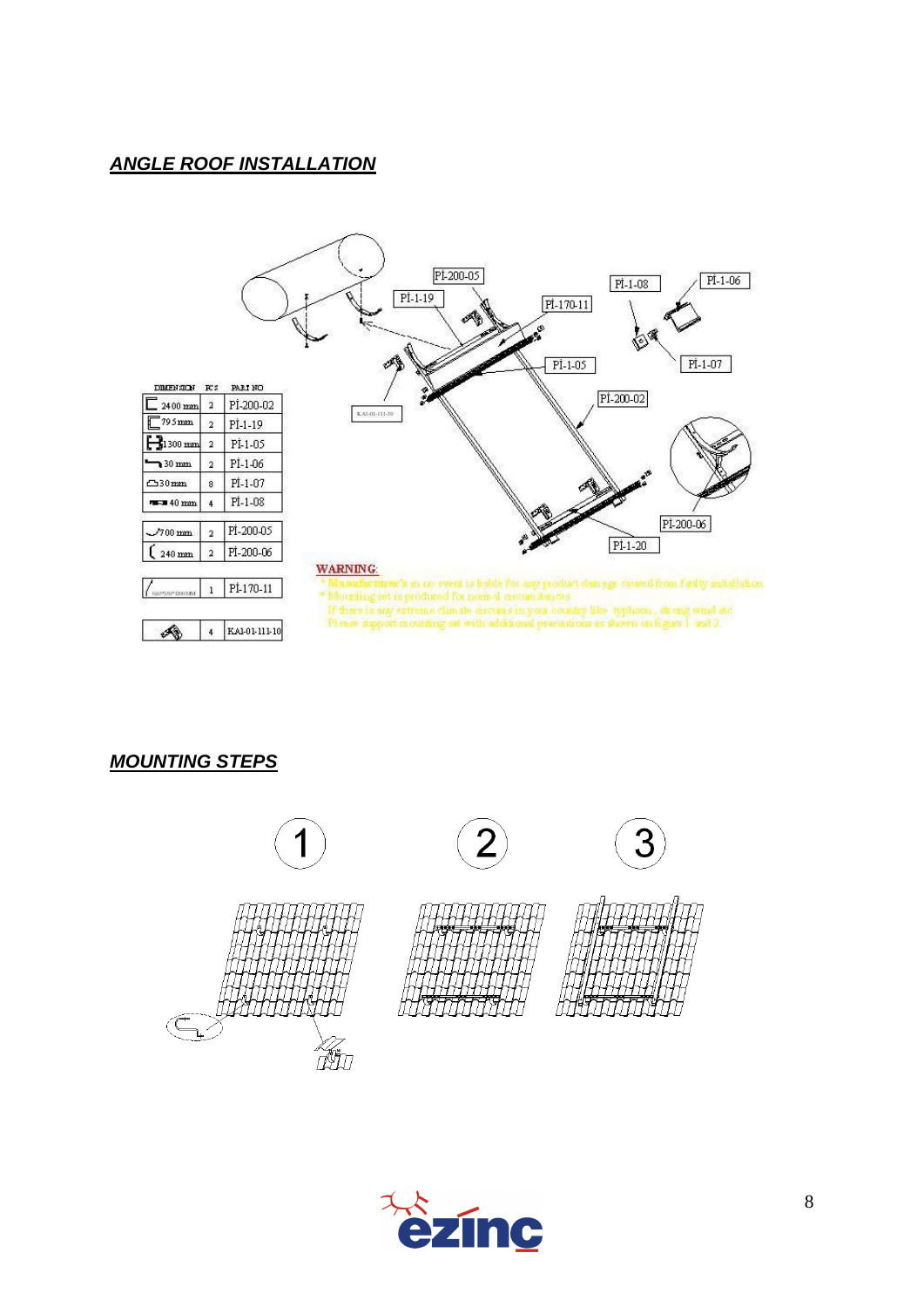

# **5) FITTINGS & CONNECTIONS**

- Pressure relief (safety) valve for storage tank
- Insulated connection pipes between tank and collector(s)
- Other fittings

*IMPORTANT POINTS ABOUT INSTALLATION AND OPERATION OF THERMOSIPHON SOLAR WATER HEATERS*